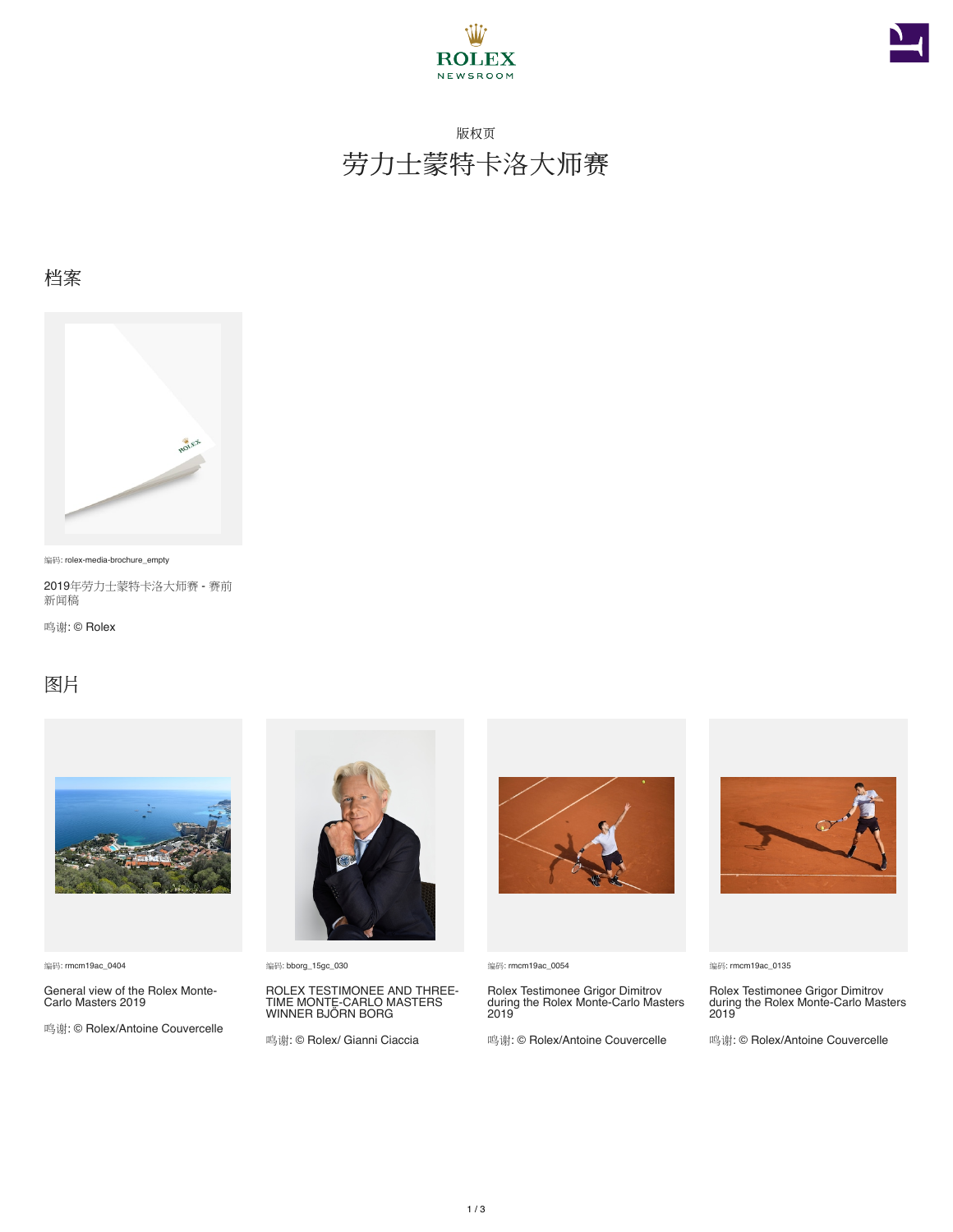

### 版权页 劳力士蒙特卡洛大师赛



编码: rmcm19ac\_0237

Rolex Testimonee Lucas Pouille during the Rolex Monte-Carlo Masters 2019

鸣谢: © Rolex/Antoine Couvercelle



编码: rmcm19ac\_0622

Rolex Testimonee Kyle Edmund during the Rolex Monte-Carlo Masters 2019

鸣谢: © Rolex/Antoine Couvercelle



编码: rmcm19ac\_0716

Rolex Testimonee Jo Wilfried Tsonga during the Rolex Monte-Carlo Masters 2019

鸣谢: © Rolex/Antoine Couvercelle



编码: rmcm19ac\_0719

Rolex Testimonee Taylor Fritz during the Rolex Monte-Carlo Masters 2019

鸣谢: © Rolex/Antoine Couvercelle



编码: rmcm19ac\_0765

Rolex Testimonee Karen Khachanov during the Rolex Monte-Carlo Masters 2019

鸣谢: © Rolex/Antoine Couvercelle



编码: rmcm19ac\_1111

Rolex Testimonee Stefanos Tsitsipas during the Rolex Monte-Carlo Masters 2019

鸣谢: © Rolex/Antoine Couvercelle



编码: rmcm19ac\_1229

Rolex Testimonee Stefanos Tsitsipas during the Rolex Monte-Carlo Masters 2019

鸣谢: © Rolex/Antoine Couvercelle



编码: rmcm19ac\_1645

Rolex Testimonee Dominic Thiem during the Rolex Monte-Carlo Masters 2019

鸣谢: © Rolex/Antoine Couvercelle



2 / 3